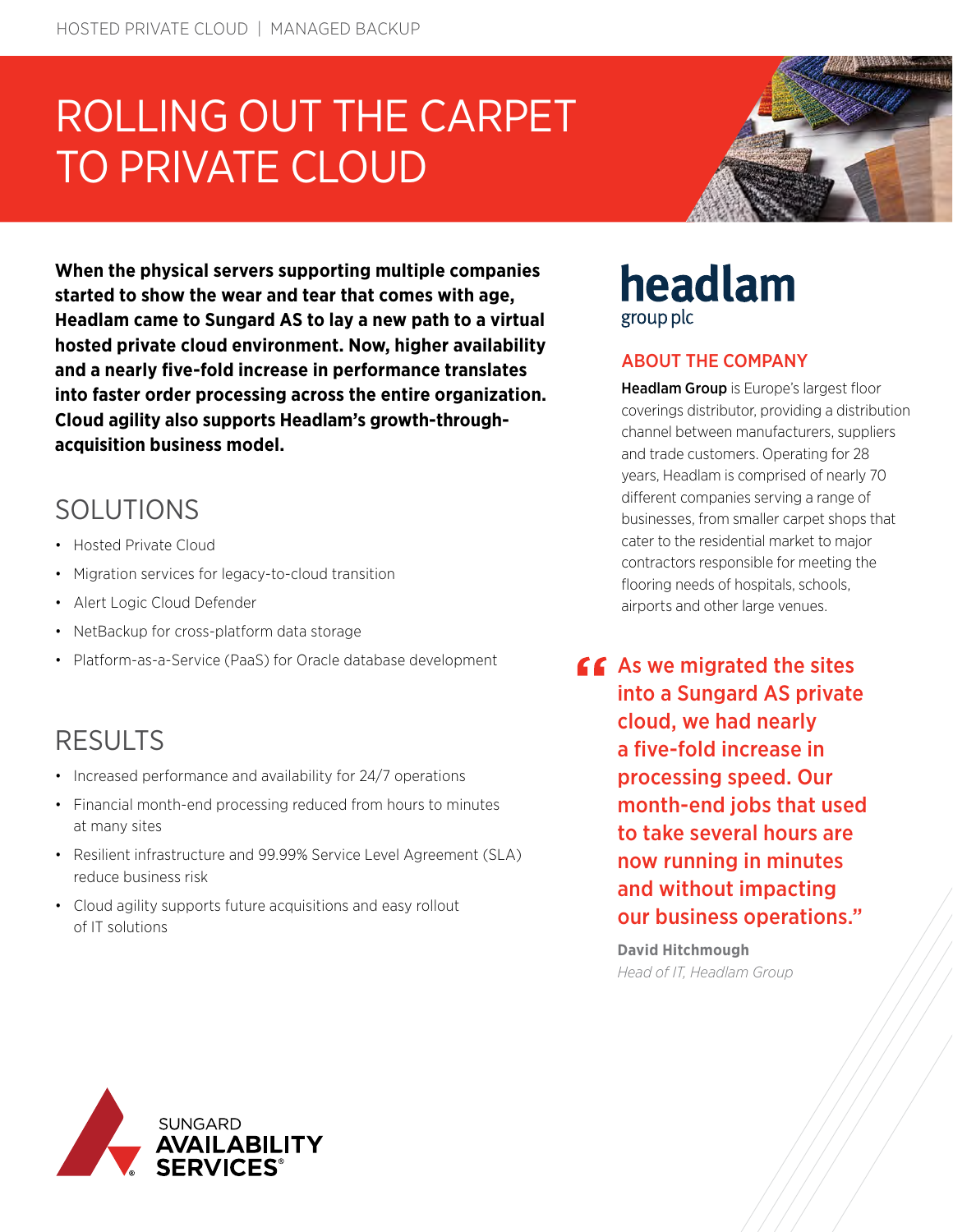

### THE CHALLENGE

In the flooring business, with retail stores and contractors under pressure to fill customer orders, success can come down to processing the highest number of orders in the least amount of time. For the 20 Headlam distribution centers responsible for cutting carpets and shipping stock, and for stocking 50+ trade counters, anything that puts system availability at risk can impact production and profits.

Most of these distribution centers had physical servers supporting the business operations of many Headlam companies across the UK, as well as France, Switzerland and Holland. Although they ran the same bespoke ERP applications—including finance, transport and warehouse management—each site ran localized instances on disparate servers.

David Hitchmough, the company's head of IT, explains the impact this infrastructure had on its round-the-clock business operations. "A number of the servers had reached end-of-life," says Hitchmough. "We run a financial month-end close for all of our companies on the last day of the month. It could take hours at some sites, and basically stopped our warehouse operations because the server infrastructure was so old."

Hitchmough estimates that replacing the IT environment would cost Headlam at least £300,000, just to stay in steady state. "After investigating our options, we realized we could migrate to a Sungard AS private cloud for around the same amount of money and have a more stable, resilient infrastructure behind us."



# THE SOLUTION

Today, Headlam's ERP applications run within a cloud-connected infrastructure hub in the Sungard AS London data center. The virtual environment supports 32 mission-critical services that run Headlam's 24/7 operations across all sites.

Leveraging its experience in managing hybrid IT environments, Sungard AS designed a private cloud solution that could interact seamlessly with the legacy infrastructure. To ease the transition, Sungard AS worked closely with Gould Hall, the third-party company that has supported Headlam's infrastructure and applications for more than 25 years. This also built confidence with the rest of Headlam's IT organization during such a large IT modernization project.

The 13-month, site-by-site migration involved transitioning data from 20 physical servers across the UK and Europe. "This was no 'lift and shift' situation," says Hitchmough. "Since these servers constantly exchange information, the communication flow had to continue uninterrupted as we moved to a new virtual environment."

To safely transport data from physical servers to the cloud, Sungard AS set up a VPN that linked to the VPNs already at each site. The dedication of the Sungard AS team helped to hit the targets set for such a complicated project.

"I was working hard on my side to make sure we hit the final deadline to get all the sites migrated, but we had to change the plan a few times as to which sites we were migrating and when," continues Hitchmough. "My Sungard AS project managers were always there to help me. From the start, they managed the purchase and installation of the hardware, and made sure the migrations went smoothly each weekend. It was reassuring to know they were available to me throughout the entire project."

The first site went live in late 2018, with the rest of the UK sites completed by August 2019. Now, users at these distribution sites access the cloudbased applications via the VPN. The remaining sites across Europe are expected to go live in early 2021.

Adding to the security advantages of a private cloud solution, Cloud Defender from Alert Logic monitors both internal and external network traffic. Data from both virtual and physical servers is backed up daily and stored using NetBackup from Veritas, a Sungard AS partner that provides solutions for multi-platform environments.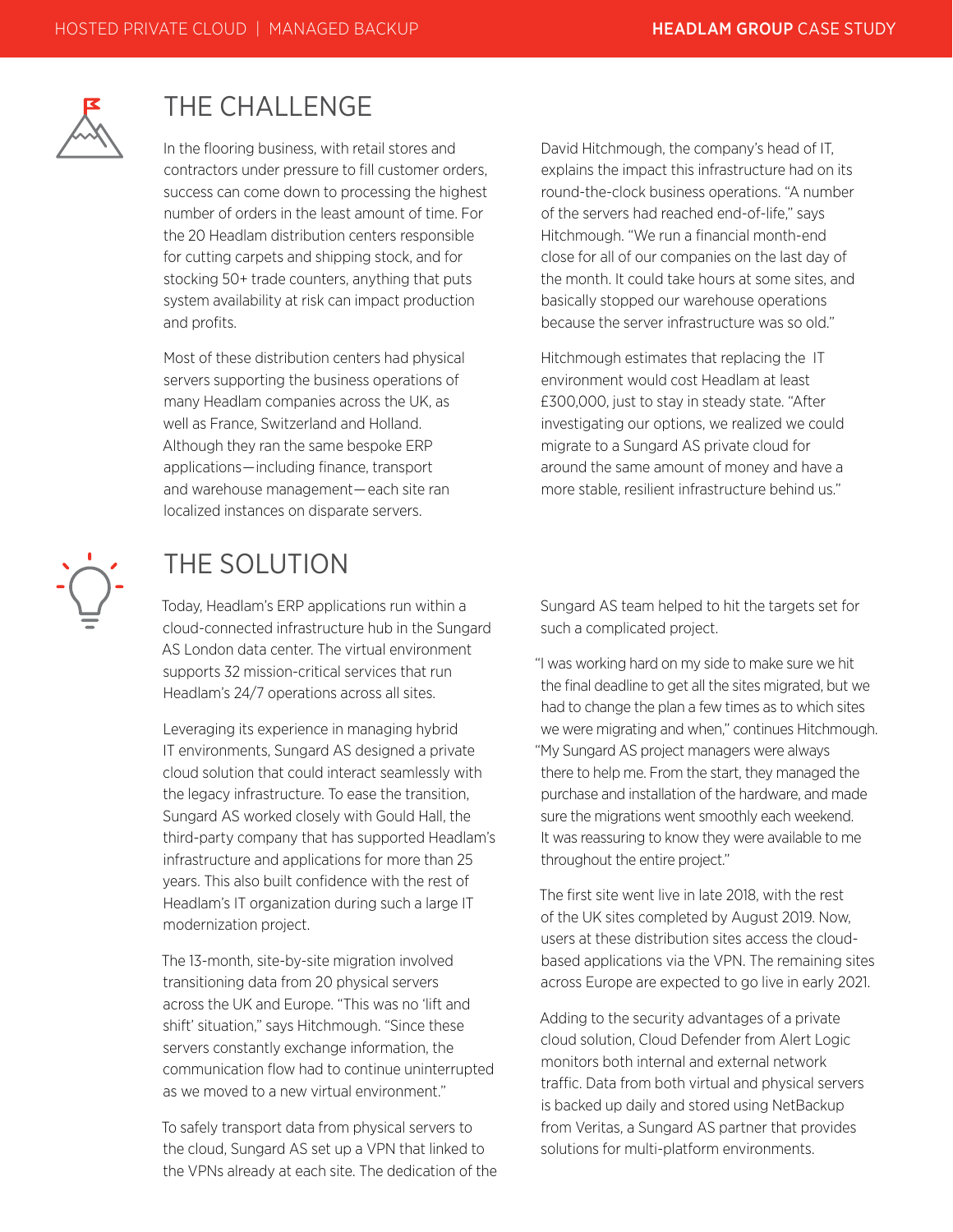

### THE RESULTS

### High performance for higher order volumes

The performance advantages of a modernized IT infrastructure streamline the day-end reporting and backup processes at distribution centers. That translates into decreased downtime and a significant jump in the number of orders processed daily at each center.

However, the most impressive results occur during the month-end close. Before, this process brought order processing, stock movements and carpet cutting to a halt. Things are quite different now.

"As we migrated the sites into a Sungard AS private cloud, we had nearly a five-fold increase in processing speed," Hitchmough reports. "Our month-end jobs that used to take several hours now run in minutes, without impacting our business operations."

### Increased availability supports next-day delivery

With a 99.99% SLA, Headlam knows it can count on the cloud to support its just-in-time delivery model. This is especially important to meeting the needs of customers in the residential market, including the independent retailers and flooring contractors who represent most of the company's business. Many lack the warehouse space to store flooring for pending jobs.

"Our residential customers rely on us to store carpet or flooring and have it ready for them, so our nextday service offering is critical," Hitchmough explains. "The stable and resilient systems we have in place now increase our ability to have an order ready for them just when they need it."

Previously, a system failure required Headlam's IT provider to transport another physical server to the impacted site. If a server went down, it could stop business operations for nearly a day. Now, a managed backup solution and a virtual cloud environment with a four-hour SLA means recovery can happen much faster.

#### Cloud speeds new business onboarding

Acquisition is a chief growth driver for Headlam. While absorbing the IT operations of a new business into the company's own environment is a complex process, the new cloud environment streamlines integration.

"My role is to introduce the right technologies to move us forward," says Hitchmough. "Part of that is to speed up the onboarding process for newly acquired businesses, so we can get them up and running quickly. A lot of data needs to be extracted from their systems and converted into ours. The speed of the cloud servers has made a big difference in how quickly we can turn that data around. And, we can bring these companies on remotely, without the need to travel."

### A foundation of trust

Since the initial cloud transition, Headlam extended the environment to add storage for business intelligence projects, and servers to support Oracle database development. As part of its five-year transformation project, the company is also launching a testing and training site with a new look and feel for its ERP applications. Sungard AS will remain a key player in the transition.

"I'm used to working with hosting partners, centralized help desks and support teams, so I know what to expect from an IT provider," says Hitchmough. "Sungard AS very quickly became a trusted partner. Their account management structure organizes support when I need it, escalates any issues to the right team, chases the answers for me and provides monthly reviews and updates. I can call them anytime I need to, and they'll respond. Sungard AS does everything I expect from a service provider – and does it well."

In closing, Hitchmough offers this advice to other companies contemplating a transition to the cloud: "It's been a well-managed journey for us and I'm very grateful for the support I've received," he says. "Sungard AS is a safe pair of hands, and you can trust in their abilities."